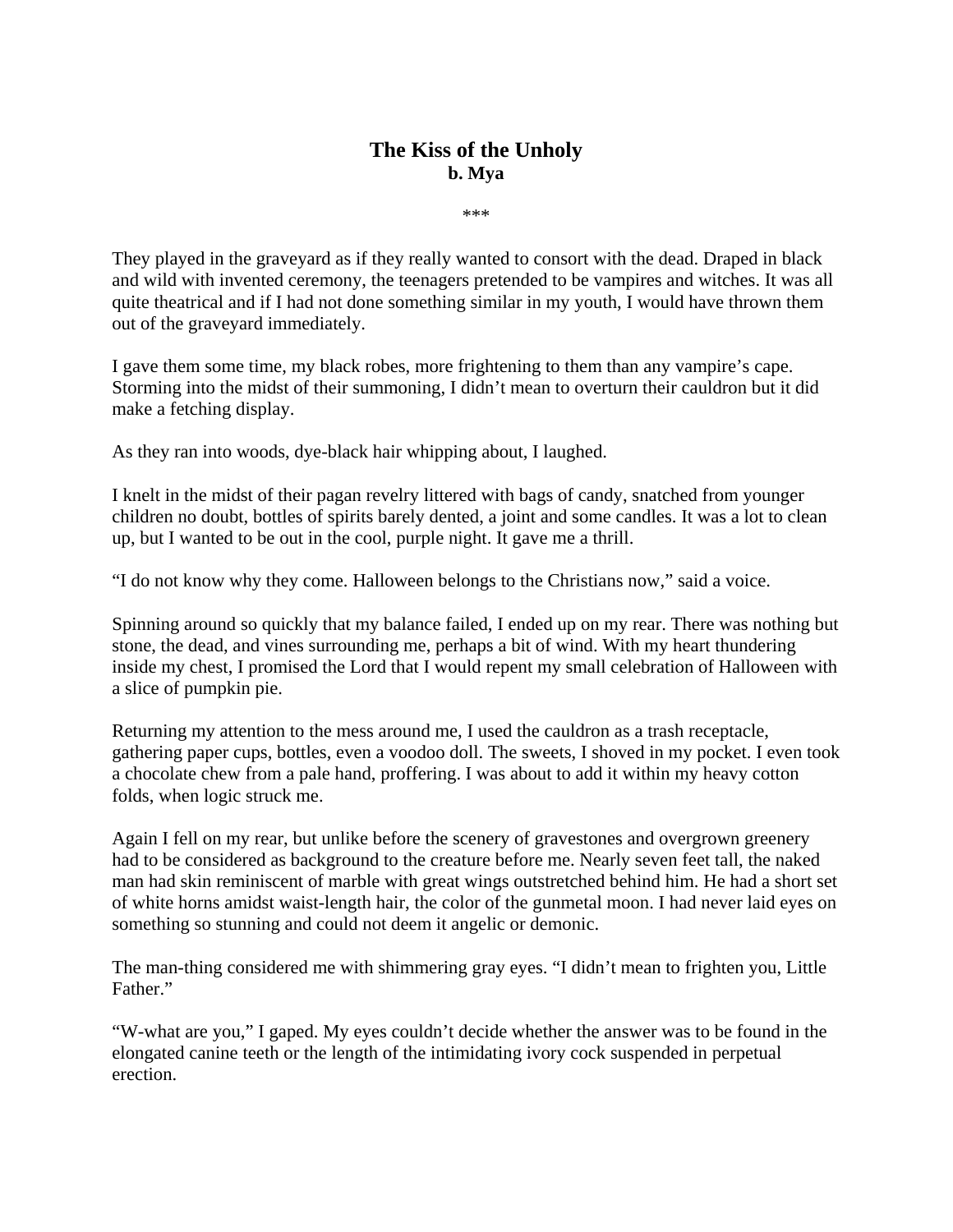He smiled toothily and pointed to my church in the distance. By the light of the full moon, I could see the turrets where a statue had once perched. My lips formed the word no, and then I exhaled.

"One can't sleep forever, especially on a perfect night."

He stepped towards me and I scooted three lengths back. "W-what do you want? Have you come to kill-."

Much faster than anything of stone should every move, he straddled my waist. A chilly finger lined across my lips. "Sssh. It's a full moon and time for the forbidden. You were eating pie. Pumpkin. It is on your palate still and I would have a taste."

My eyes held his and until I blinked I knew nothing--- not how his clawed hands cupped my skull, and definitely not how near those pale pink lips were. So close.

Turning my head before he could find his mark, I almost pleaded. "…No."

He frowned. "It is not as if I can't smell your agreement."

"I have forsaken whims of the flesh, Monster."

Acting as if I had mortally wounded him, the gargoyle moved off of me to kneel by my side. "I am not asking for you to raise your robes and present your body to my need…" He scowled a gesture that seemed almost comical on his marble countenance. "Although the idea does have merit, I only want a kiss."

Massive, he could have easily taken what he wanted, without the slightest notion of a cliché. I knew it.

Shaken, I couldn't have been more horrified than if he told me he wanted to open my chest cavity and feast on my intestines.

His eyes widened like he could read my inner fears. "Why did you make pumpkin pie? Was it some pagan notion?"

"Certainly not, I-."

Raising his palm to halt my quick lie, he said, "I have an extraordinary sense of smell. I can sense nostalgia, doubt, arousal…fear."

"Yes. I like to have pumpkin pie on Halloween."

"And so do I. Truth doesn't have to be frightening."

It couldn't be that simple. Worried about more than the stone man before me, I was worried